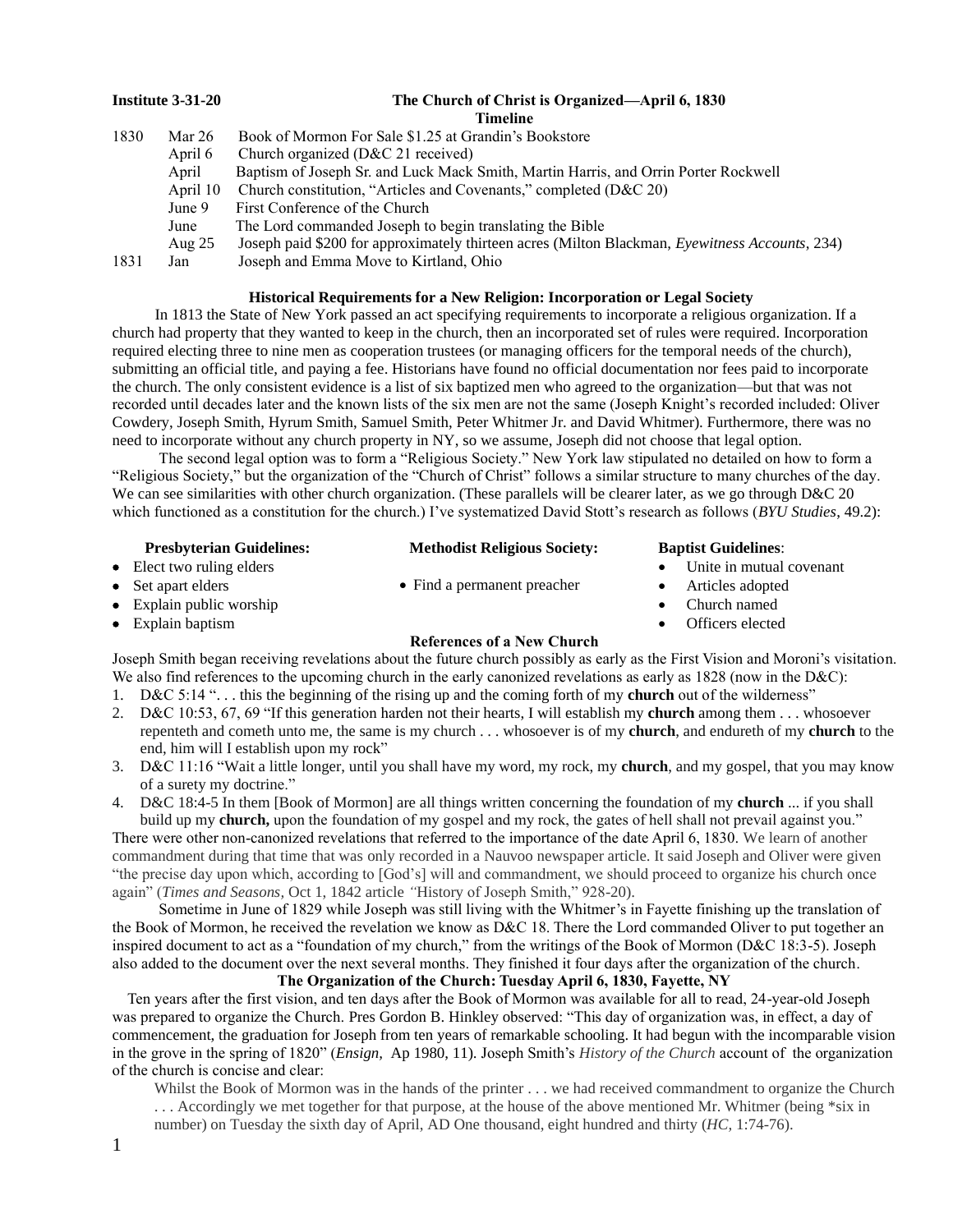I will divide our information on the organization of the church into four sections: Location, Number, Date, and the Meeting.

- *1. Location***:** Joseph's reference to the Whitmer's log house in Fayette, NY where he had lived during the last month of translation of the Book of Mormon. was actually packed with over 40 people (the numbers differ with each account—David Whitmer once claimed 70 members). There are other documents that include a different location—Manchester, NY. It really doesn't matter as Elder D. Todd Christofferson addressed these and other discrepancies between some of the records: Recording mistakes, for example, have sometimes been seized on as evidence of misrepresentations or bumbling by the Prophet. For example, the Book of Commandments initially referred to Joseph Smith as "an elder" and Oliver Cowdery the same, rather than "First Elder" and "Second Elder" as found in the text of Doctrine and Covenants Section 20. The 1833 Book of Commandments suggested that the Church was organized in Manchester rather than Fayette, New York. The June 1839 Manuscript History of the Church says it was Nephi who appeared to Joseph Smith in 1823 rather than Moroni. Now, however, with original manuscripts contained in the Book of Commandments and Revelations, published as part of the Joseph Smith Papers Project, and other early sources we can "peel back the onion" a little further. And we find that the supposed problems are nothing more sinister than clerical errors sometimes repeated by others ("The Prophet Joseph Smith," footnote 14, BYU-Idaho Devotional, 9-24-13).
- *2. Number:* Joseph's reference to "\*six" people present at the organization may refer to the six male baptized members at that time who acted as legal witnesses: Joseph, Hyrum, and Samuel Smith, Oliver Cowdery, David and Peter Whitmer Jr. We currently do not have a document with their names from the decade of 1830 to 1840. The available lists record different names (the above list was dictated by Oliver, and recorded by Joseph Knight). There may have been up to nine baptized members at the meeting, but we know for sure these six. The rest of the people that gathered that Tuesday were interested supporters (including twenty from Joseph Knight's family and friends in Colesville—92 miles away). Emma did not travel up from Harmony.

**Baptized Members in 1830**:

Before April 6, 1830—6 to 9 baptized April 6-10? 1830—4 new members April 11, 1830—6 baptized by Oliver April 18, 1830—8 baptized by Oliver May end 1830—Newel Knight baptized June 9, 1830—27 total church members Sept 26, 1830—62 total church members Oct 17, 1830—70 to 80 baptisms

*3. Date*: The date had some special meaning as it was assigned by revelation. In 1830, April 6 was just five days before Easter, a full moon after the vernal equinox, and the day before Passover began (just as the Last Supper was on the preparation day for the Passover). It is possibly the Lord's birthday as section 20 begins: "The rise of the Church of Christ in these last days, being one thousand eight hundred and thirty years since the coming of our Lord and Savior Jesus Christ in the flesh . . . the fourth month, and on the sixth day of the month which is called April" (D&C 20:1). Elder James E. Talmage wrote: "We believe that Jesus Christ was born in Bethlehem of Judea, April 6, 1 BC" (*Jesus the Christ,* 104). Presidents Harold B. Lee and Spencer W. Kimball also mentioned April 6th as the anniversary of the Lord's birth (Conference Report, Apr 1973, 4; Apr 1975, 3-4). The day is held as doubly sacred by many members of the Restored church.

Jeffrey R. Chadwich and others who read D&C 20:1, do not share this interpretation and read it more generally as the date of the organization of the church (Chadwick, *BYU Studies,* 49.4). Some historians claim the words were used commonly to express the year. However, when I searched with the help of "google-book-search" though hundreds of eighteen and nineteenth century writings, I did not finding the wording (or any combination of phrases) from D&C 20:1a-b to describe the date during that time. More research is needed for a complete search.

*4. Organization Meeting***:** The official meeting for the organization of the church was simple but powerful. It commenced with: Kneeling in prayer, sustaining officers, sacrament, confirmation, testimony meeting, and Joseph received a revelation (D&C 21). Note the original name was the "Church of Christ," or "Church of Jesus Christ," but by this 1838 edited version in James Mulholland's script, the fuller name was recorded (D&C 115).

Having opened the meeting by solemn prayer to our Heavenly Father we proceeded, (according to previous commandment) to call on our brethren to know whether they accepted us as their teachers in the things of the Kingdom of God, and whether they were satisfied that we should proceed and be organized as a Church according to said commandment which we had received. To these they consented by an unanimous vote. I then laid my hands upon Oliver Cowdery and ordained him an Elder of the "Church of Jesus Christ of Latter Day Saints." after which he ordained me also to the office of an Elder of said Church. We then took, bread, blessed it, and break it with them, also wine, blessed it, and drank it with them. We then laid our hands on each individual member of the Church present that they might receive the gift of the Holy Ghost, and be confirmed members of the Church of Christ. The Holy Ghost was poured out upon us to a very great degree. Some prophesied, whilst we all praised the Lord and rejoiced exceedingly. Whilst yet together I received the following commandment (*HC* 1:77).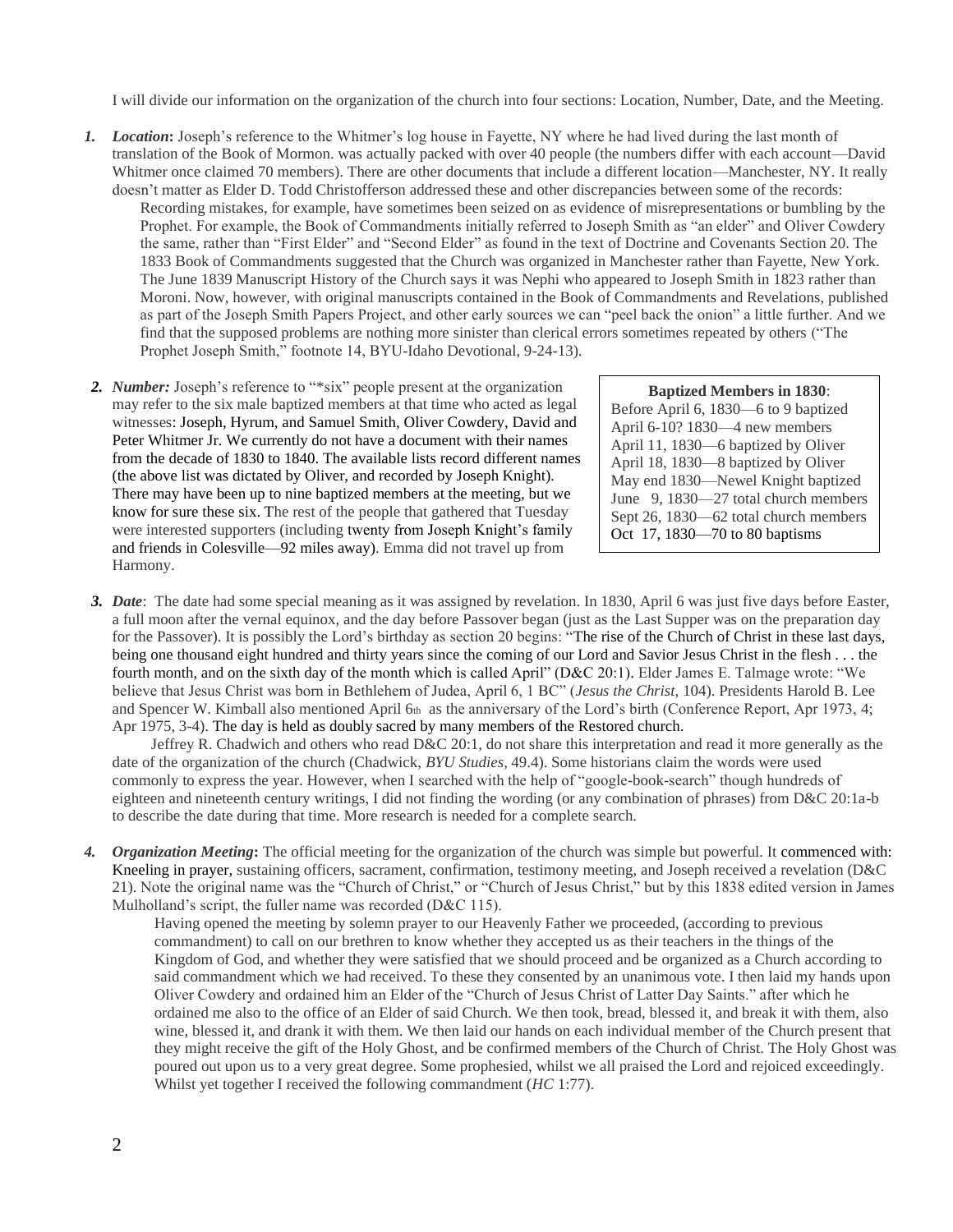What we refer to as, D&C 21 is the first revelation given to the church. It establishes the protocol "when my Prophet" speaks." This was the first time were the gift of the Holy Ghost was received in this dispensation (*History of the Church,*  1839, 1.76).

# **Baptisms: Possibly Day(s) after the Organization, April 6-16**

 The handful of members from April 6, 1830, were joined by a few more over the next few weeks. The *History of the Church* records that the Prophet Joseph baptized four more shortly after the organization of the church:

Several persons who had attended the above meeting , became convinced of the truth and came forward shortly after, and were received into the Church: among the rest, my own father and mother were baptized, to my great joy and consolation; and about the same time, Martin Harris and Orrin Porter Rockwell (1.79).

Lucy Mack Smith and Joseph Knight Sr. also described these four important baptisms: Joseph Sr. (59 yrs) and Lucy Mack Smith (55 yrs), Martin Harris (47 yrs), and Orrin Porter Rockwell (15 yrs). These four may not have been baptized on the same day as the records do not clearly state that nor were the accounts written immediately afterward. Joseph Knight remembered that Joseph Sr. and Martin Harris were baptized 33-39 miles away from Fayette, near the Smith home in Manchester / Palmyra. The most meaningful of the baptisms for Joseph was the baptism of his father. Lucy remembered that after baptizing his father, Joseph exclaimed: "Praise to my God! That I lived to see my own father baptized into the true church of Christ." (Lucy's *History of JS, 168;* HC, 1: 79).

Joseph Knight gives a few more details:

. . . They found a place in a Lot a small Stream ran thro [*sic*]and they ware Babtized [*sic*] in the Evening Because of persecution . . . Joseph [Jr.] was filled with the Spirit to a great degree . . . he burst out with . . . joy and seemed as though the world could not hold him. He went out into the lot and appeared to want to get out of sight of everybody and would sob and cry and seemed to be so full that he could not live. Oliver and I went after him and came to him and after a while he came in. But he was the most wrought upon that I ever saw any man. . . . His joy seemed to be

full." (Dean Jessee, "Joseph Knight's Recollection of Early Mormon History," *BYU Studies* 17 [Autumn 1976]: 37.) As we discussed in our first lecture in this series, the prophet's father, Joseph Sr., was a seeker of truth, a devoted Christian believer in God and the Bible. Yet he was not satisfied with religions of the day—even though earlier he helped organize a Universalist society in Tunbridge, VT with his father (Porter and Black, eds., *The Prophet Joseph*, 4-6). His seven inspired dreams all depicted his religious search to a find truth—but he always woke up hoping for more in the unknown future. The Smith home had the religious tension of family members attending different churches. For Joseph to unify their faith and provide baptism for his father was one of the happiest days in his life.

#### **1829-1830, Articles and Covenants: D&C 20**

 On Saturday, April 10,1830, Joseph and Oliver finished the document known today as D&C 20. The prophet read it to the members gathered at the first Conference, June 9, 1830. They accepted it as the "Articles and Covenants" of the Church. It acted initially like a constitution for the church, similar to how the US Constitution functions for the government. It explained key doctrines and practices that would be observed in the church. This document is an example of how God works with us where we are. The original small church grew in size, name, organization, and needs—yet still this document is applicable especially in our core doctrines of the nature of God, creation, fall, repentance, priesthood offices, and ordinances.

 To emphasize this document's importance to the early church, we can look at the 1835 edition of the Doctrine and Covenants, and find that it begins with the Lectures on Faith, followed by the Lord's "Preface" (D&C 1:6) to the revelations. The next few revelations were organized in importance as follows (not as our current a semi-chronological order):

- D&C 1, The Lord's Preface to the "Book of Commandments" (1833) / "Doctrine and Covenants" (1835)
- D&C 20, the "Articles and Covenants of the Church"
- D&C 107 on the Priesthood

The section is organized in a way to include the same information that other churches or "Religious Societies" were organized as discussed above. It reads almost as our creed and includes a similar emphasis to important beliefs and church organizations.

#### **Name of Church**

"The Articles and Covenants" opens with the name of the church "The Church of Christ" (20:1). Our prophet, Russell M. Nelson, asked us to be more careful and conscious about using the correct name of the church, it is interesting to note that the name of the church evolved—or at least it was recorded differently over the first eight years:

1830 "The Church of Christ" (D&C 20:1) and "The Church of Jesus Christ" (Non-members: Mormonite, Mormonism) 1831 Referring to members with the NT name: "saints" (D&C 43:18) began finding its way into vocabulary.

1834 "The Church of the Latter-day Saints"

1838 "The Church of Jesus Christ of Latter-day Saints" (D&C 115:3; 127:12; 128:21; and 136:2)

## **D&C 20 Outline**

D&C 20:1-16 Historical Prologue 20:17-37 History Doctrines 20:38-67 Duties of Priesthood 20:70-71 Children to be blessed 20:82 Record Keeping